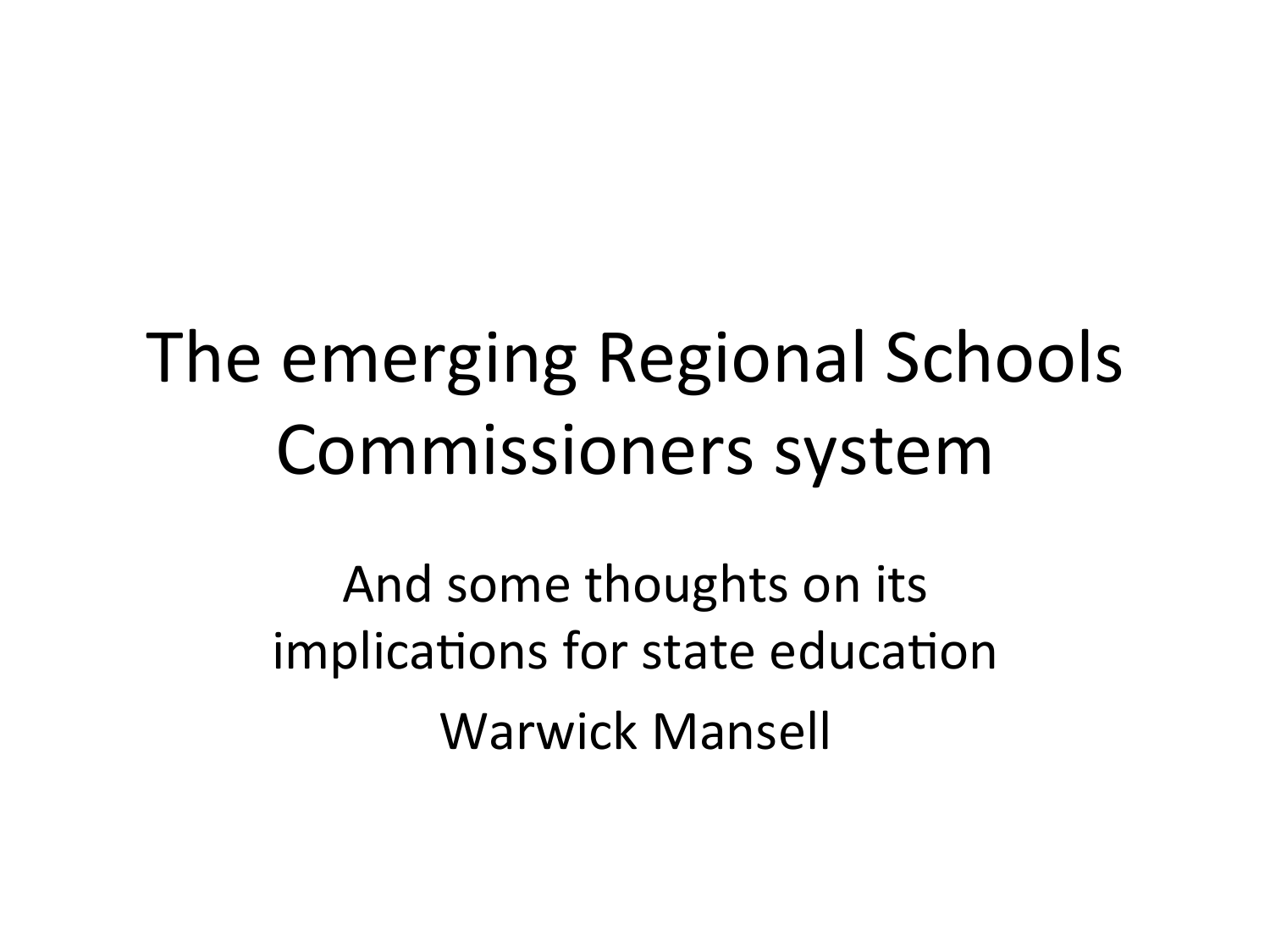#### First DfE paper: November 2013

- Eight to 12 Headteacher Boards
- Not based in government offices, but schools
- Each board to work with a "Chancellor"
- "Softly, softly" approach to communications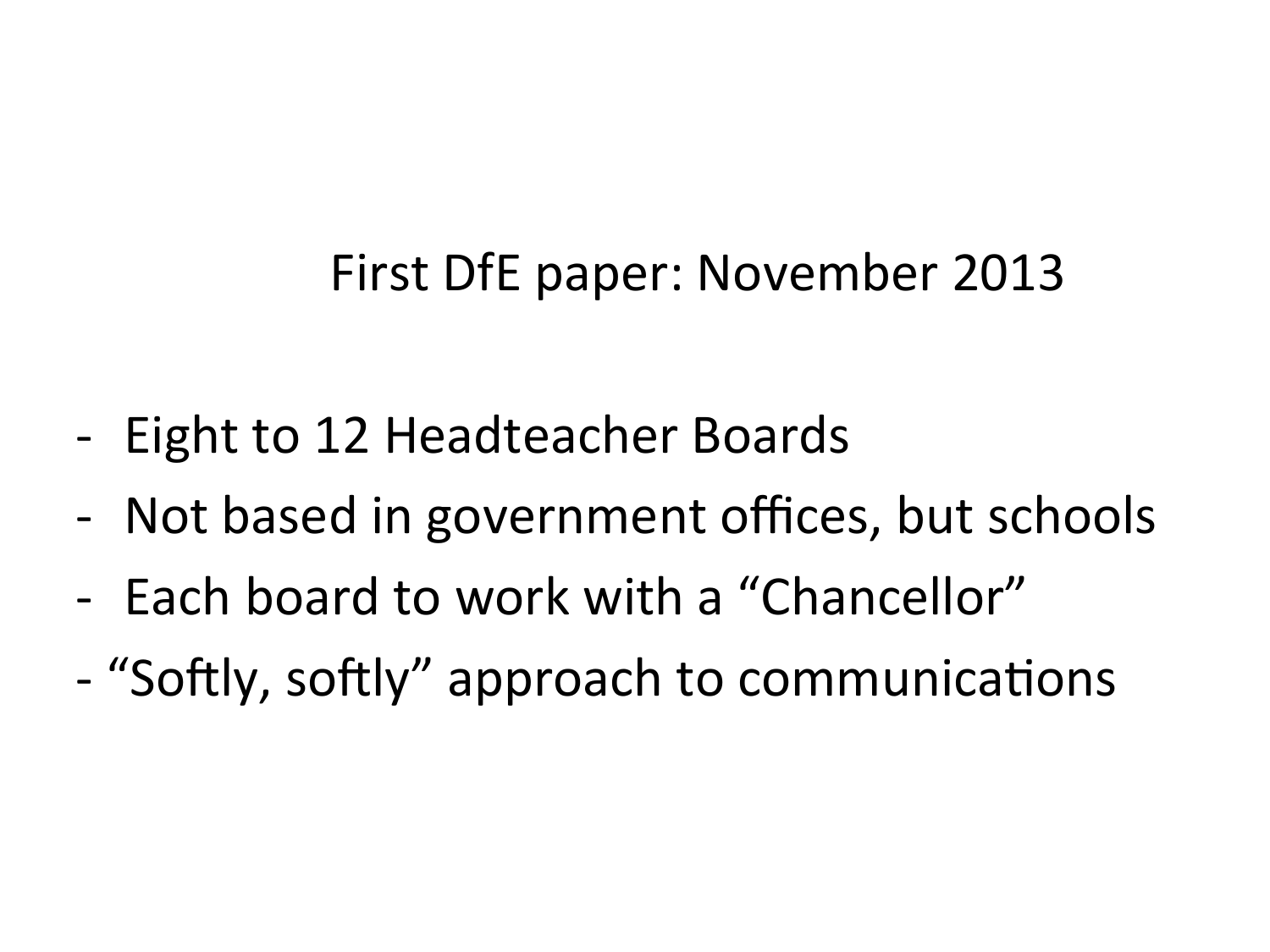#### Next DfE paper: January 2014

- "There is still a lot to be worked out  $-$  at every level".
- Functions to include:
	- Checking performance of open academies
	- "Promoting and approving academy conversions"
	- "Approving and managing sponsors"
	- "Identifying sponsors for brokerage projects"
- RSCs/HTBs to be "the next stage in the evolution of the academies project".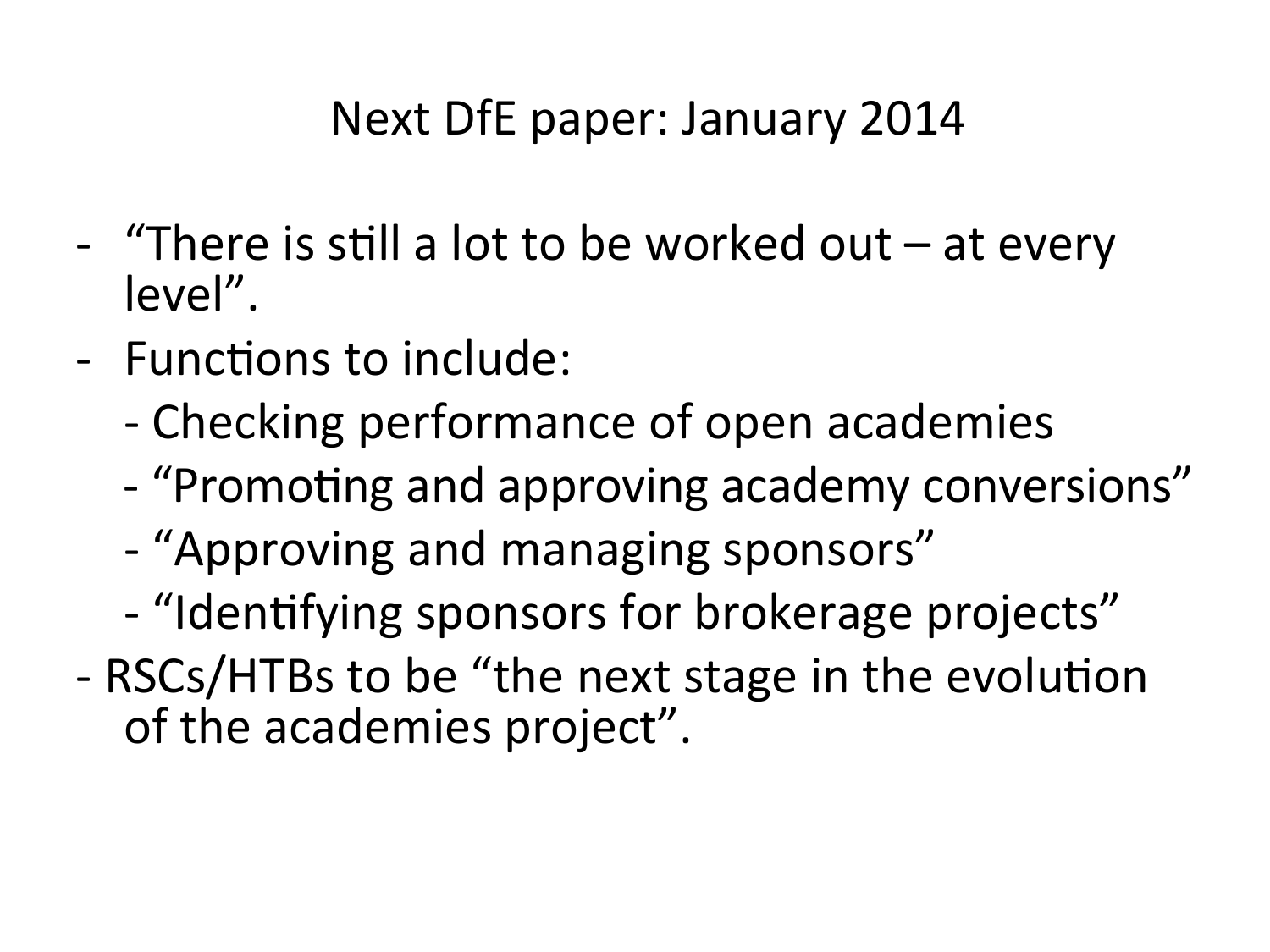# 3<sup>rd</sup> DfE paper: March 2014

"Future academy system", 40-page document

- "Ministers set policy and national frameworks. They remain accountable and deal with issues escalated by RSCs", it said.
- "RSCs will take decisions on academies in their area, involving HTBs in their decision making."
- And "HTBs will be advisory but will operate as an executive board and be involved in key decision making".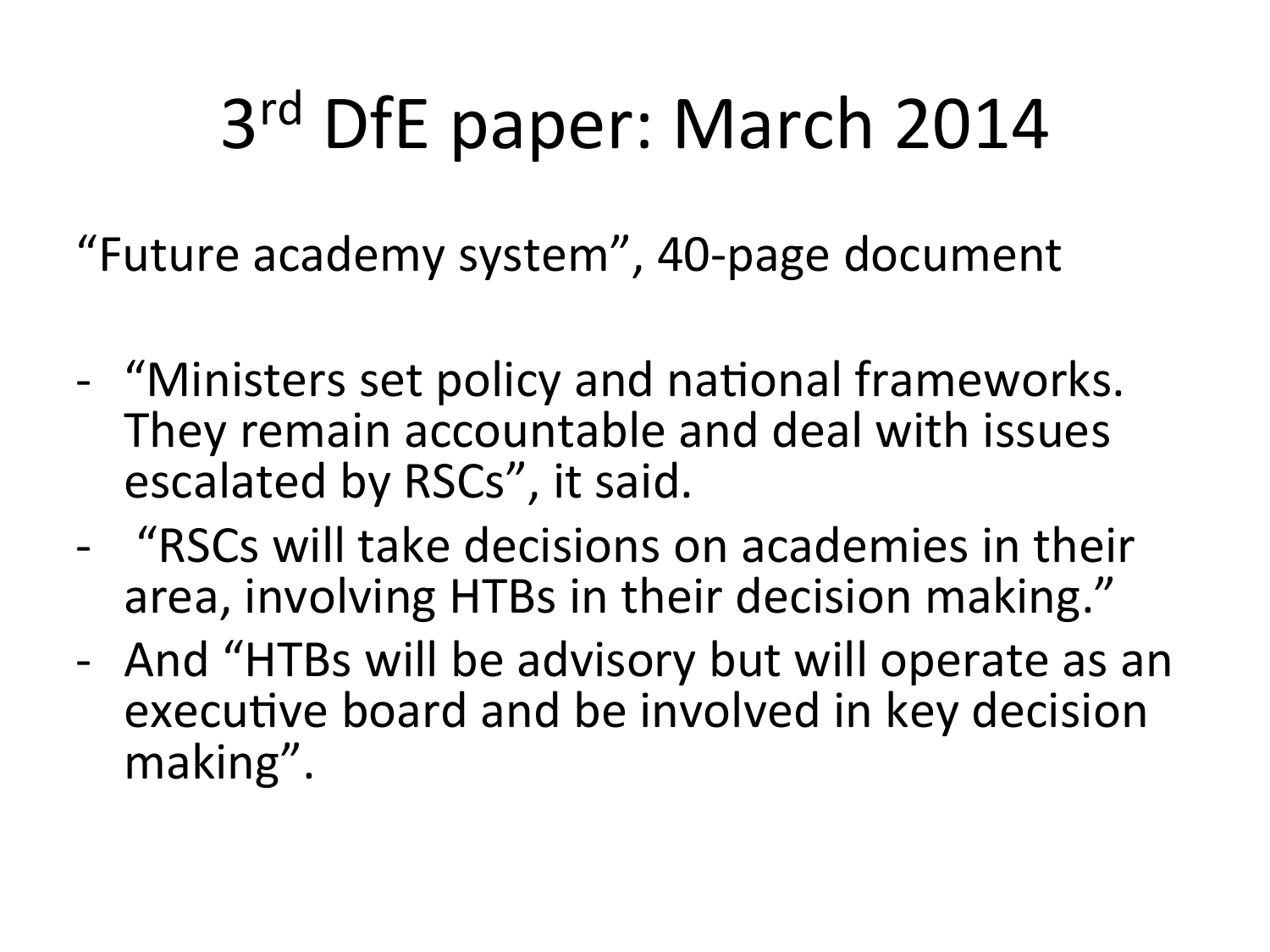#### 3<sup>rd</sup> DfE paper: March 2014

- - So RSCs take decisions on academies in their area, HTBs advise, but "operate as an exec board"
- -RSCs' detailed roles:
	- Monitoring academy underperformance
	- Recruiting and approving new sponsors
	- Take on sponsor performance, though no intervention powers

 and...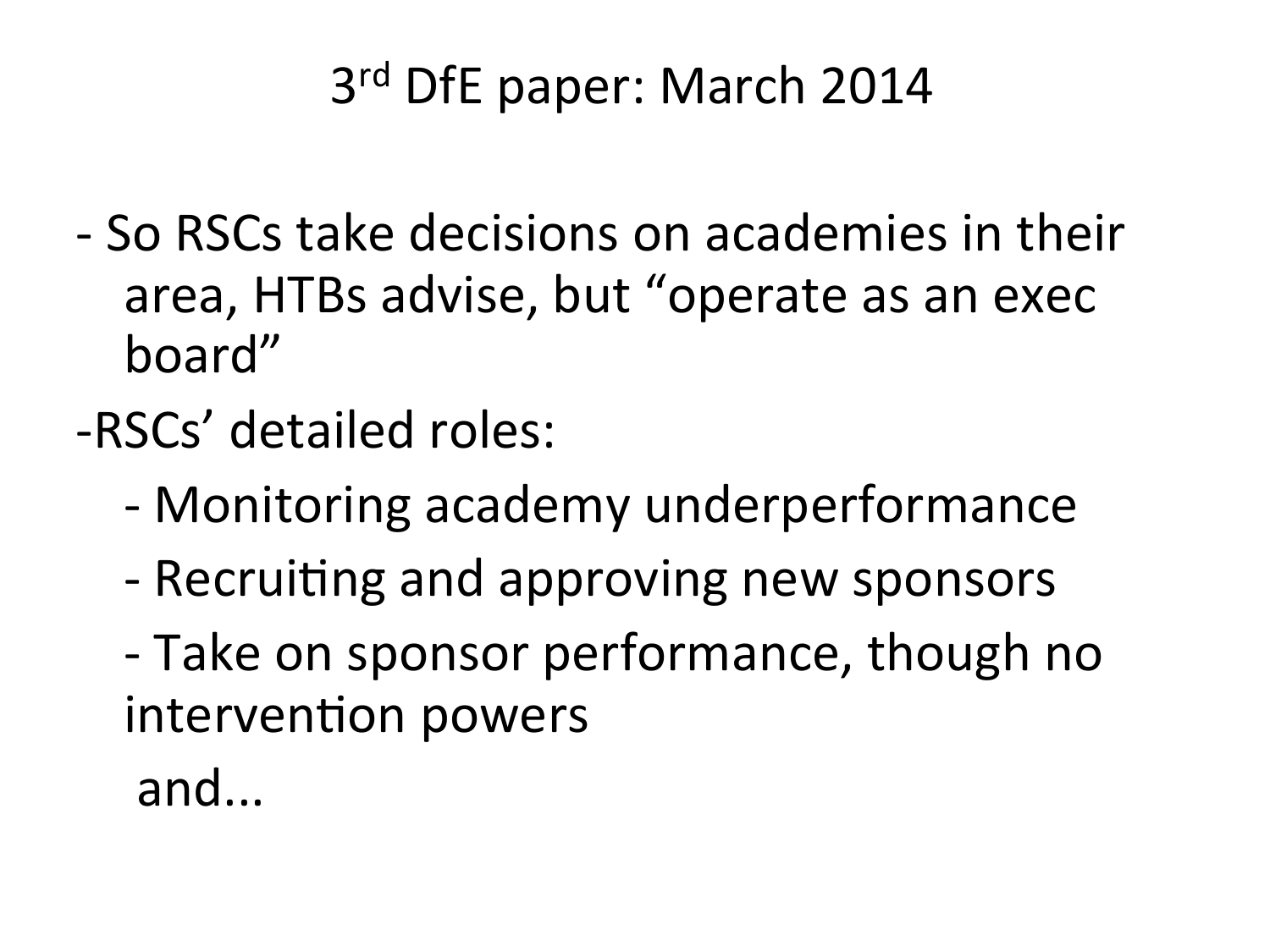# 3<sup>rd</sup> DfE paper, continued

- Recommend sponsor matches for new sponsored academies
- Approve or reject schools' "converter academy" applications.
- Approve or reject "significant changes" to schools.
- Involved in free schools application process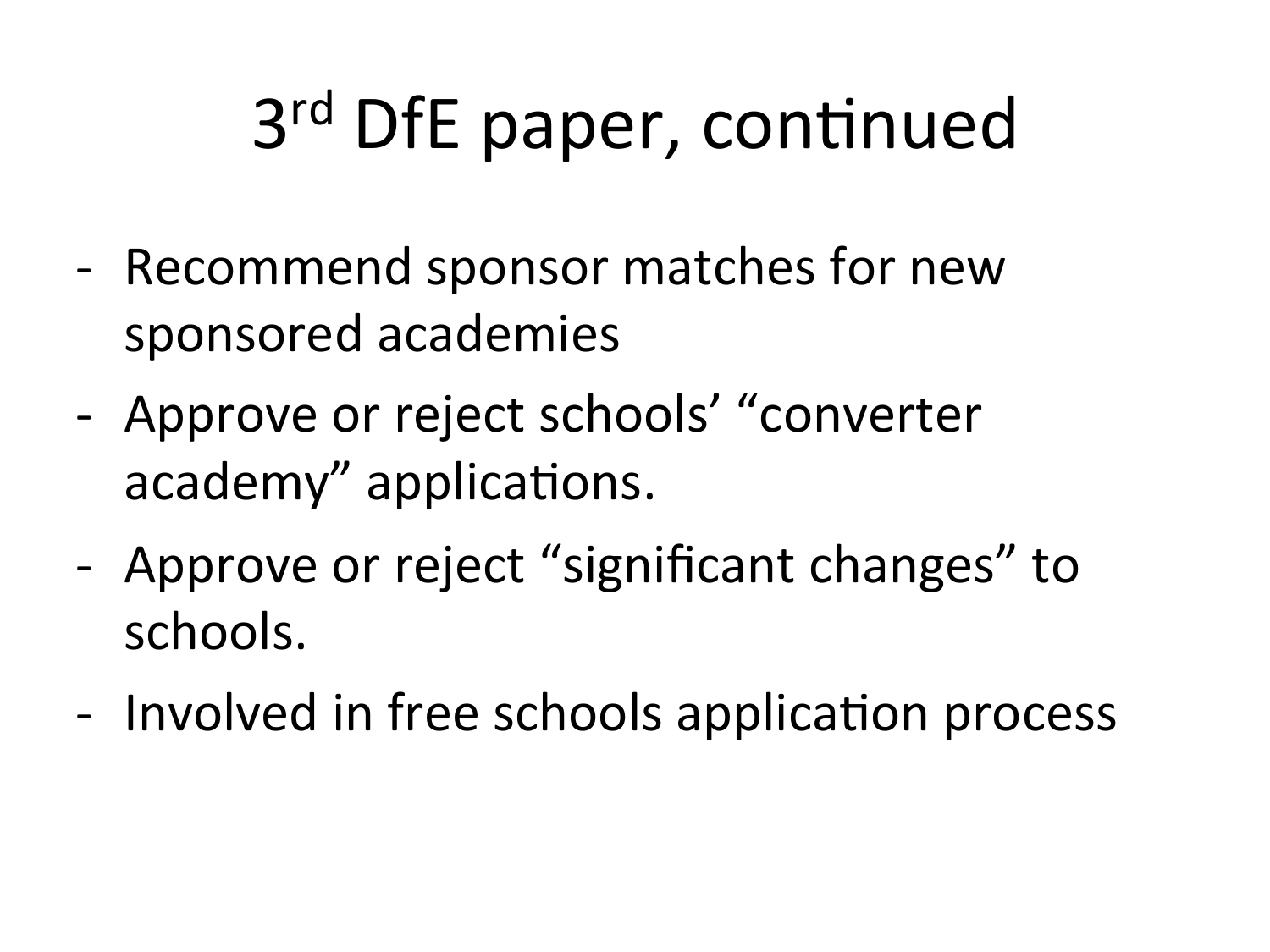### Weaknesses of new system

- Lack of transparency
- Most education stakeholders get no say
- Conflicts of interest and cronyism
- Comparison with the system that ministers and their advisers have decided we can do without.